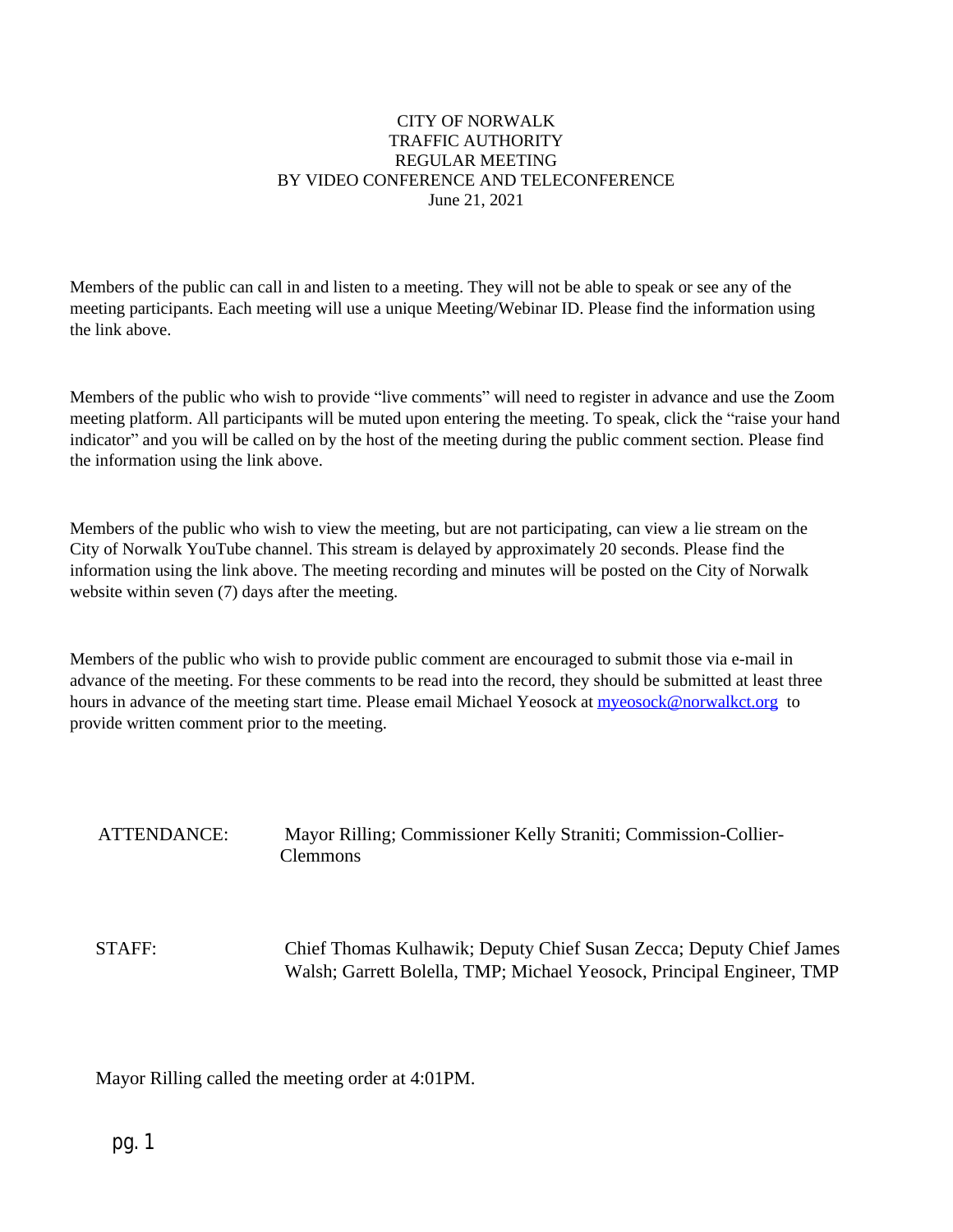#### **PUBLIC PARTICIPATION**

The following letter was submitted for the record:

#### Dear Traffic Authority Commissioners,

I'm an East Norwalk resident writing to your regarding the problematic traffic and proliferation of larger trucks and tractor trailer trucks on East Avenue in East Norwalk, and the dangerous quality of life compromising situations these trucks place us residents in, particularly at the intersections of East Avenue and Fort Point Street. East Avenue and Fitch Street and East Avenue heading toward the I-95 off ramp. I strongly feel that we residents need to hold a Q&A session with you all, perhaps at the upcoming ENNA meeting, to discuss these issues which desperately call for dialogue on collaborating a plan of remediation. While we've been told that the lowering and widening of Eat Avenue near/under the railroad trellis and a new traffic light system will solve all our problems, we beg to differ. High vehicular volume, increased truck traffic, cut through traffic and less than ideal traffic patterns are more the problems, and despite our years of brining your attention to them nothing has proactively been proposed to resolve those problems which have exacerbated.

Fort Point Street, a well-known service truck cut though continues to worsen with more and larger trucks sometimes tractor trailer trucks, darting out onto East Avenue haphazardly due to no traffic light at the location, endangering pedestrian daily. I understand that a traffic light will eventually be installed, and while a light will bring some order to the chaotic intersection, it in no way addresses the ever increasing vehicular volume which congests East Avenue. For several years now, I've witnessed large trucks, and on occasion tractor trailer trucks, frequently jumping the sidewalk and cutting through the gas station parking lot from East Avenue to Fitch Street because they don't want to quite at the light like everyone else. I've seen large food delivery/service trucks regularly parking in West Avenue's far right northbound lane with their hazards on, their drivers running across the street into Dunkin Donuts, sometimes not coming out for up to 15 minutes. This routine closes down a lane and clogs up East Avenue, and I've witnessed it because a car to almost drive into the back of a lane obstructing truck, as the driver assumed the truck was moving as it should've been. I reported my observations to the police. St. John's Street, which has functioned as a well-known service truck cut through for South Norwalk for many years, has seen increasing large truck volume, with a constant stream of trucks turning left onto East Avenue and hugely contributing to the gridlock there which has often exponentially worse year over year. Trucks and high density city through traffic are wreaking havoc on East Norwalk's gateway at a huge inconvenience and quality of life compromise to us residents, while critically detracting from East Norwalk's charm and appeal. We now have many new Fairfield County residents from New York since COVID-19, and I'm seeing more young families with young children out and about. Are we happy that their first impression of East Norwalk community is of a traffic congested, exhaust fume ridden, road rage inducing I-95 truck stop? I hope our answer is, No! If it is, together, let's collaborate and seek out what can be accomplished to holistically examine and remediate our situation, before it's too late.

I am asking that you kindly include the above subject matter on the agenda for discussion at your June 21st meeting. I thank you in advance for your consideration, and I look forward to hearing your initial thoughts in your response to my letter.

Respectfully,

Mimi Chang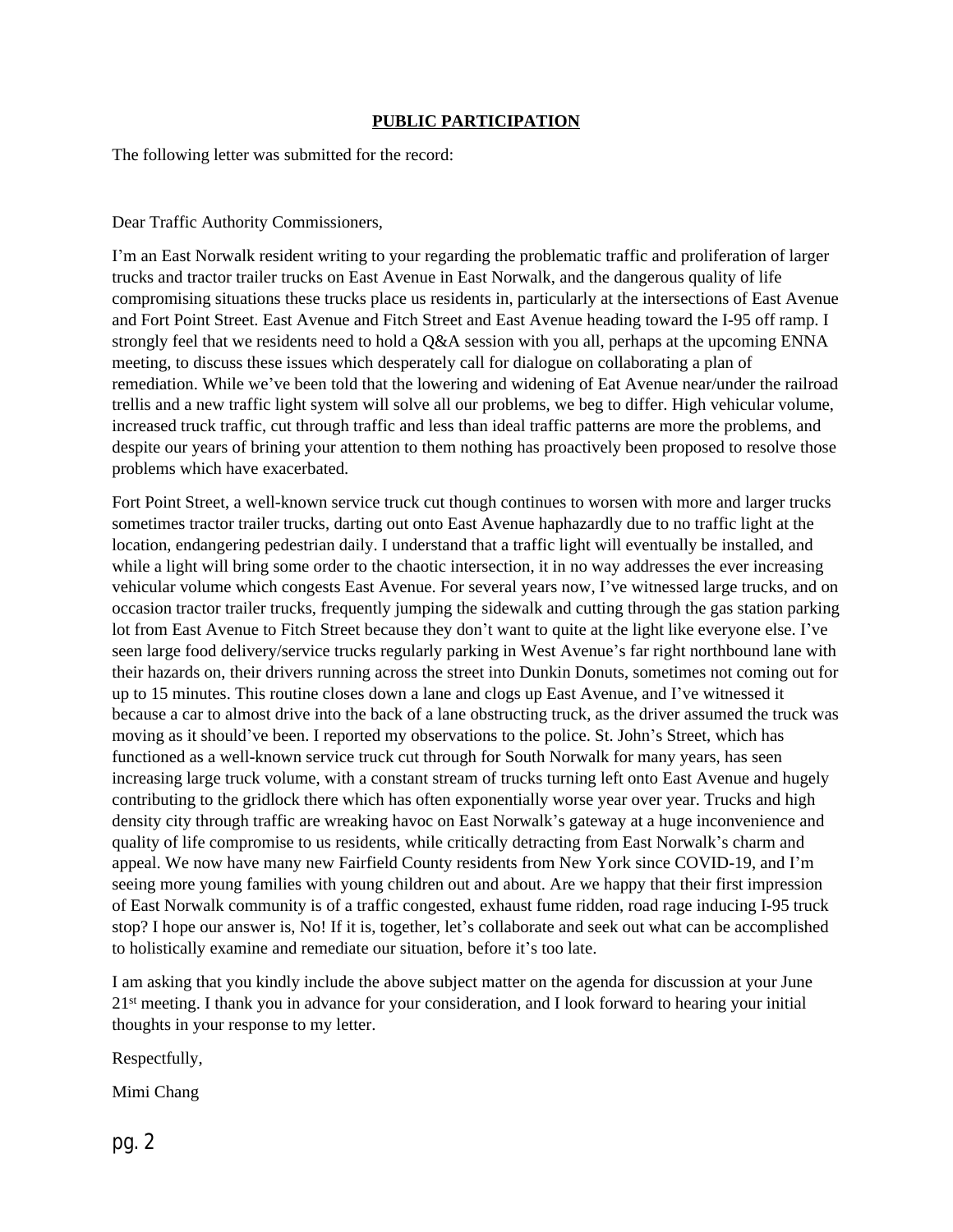## **1. APPROVE THE MINUTES OF THE TRAFFIC AUTHORITY MEETING OF MONDAY, MAY 17, 2021.**

On page 1, under the attendance, change "Commission Collier-Clemmons" to "Commissioner Collier-Clemmons

On page 4, paragraph 1 and paragraph 3, change "Commissioner – Collier-Clemmons" to "Commissioner Collier-Clemmons"

On page 6, paragraph 2 change "they" to "the"

On page 6, under Chestnut Street, Paragraph 2, change "Commissioner – Collier-Clemmons" to "Commissioner Collier-Clemmons"

## **\*\* COMMISSIONER COLLIER-CLEMMONS MOVED TO APPROVE THE MINUTES AS AMENDED.**

**\*\* THE MOTION PASSED UNANIMOUSLY.**

#### **2. CONCUR WITH THE DEPARTMENT'S RECOMMENDATION TO LOWER THE SPEED LIMIT TO 25 MPH ON NEWTOWN AVENUE BETWEEN CHESTNUT HILL ROAD AND THE CITY LIMITS AND FORWARD TO THE STATE OF CONNECTICUT OSTA FOR APPROVAL.**

Mr. Bolella said this was a request from the neighborhood and was forwarded by the Pedestrian Committee and this section of the road has much lower volumes then the state section and is much more residential in character, and also does not have any sidewalks so one of the things we will be doing this summer as part of our maintenance program is to stripe the shoulders on the roadway to be consistent to what is on the state route in the area.

**\*\* COMMISSIONER COLLIER-CLEMMONS MOVED TO APPROVE TO CONCUR WITH THE DEPARTMENT'S RECOMMENDATION TO LOWER THE SPEED LIMIT TO 25 MPH ON NEWTOWN AVENUE BETWEEN CHESTNUT HILL ROAD AND THE CITY LIMITS AND FORWARD TO THE STATE OF CONNECTICUT OSTA FOR APPROVAL. \*\* THE MOTION PASSED UNANIMOUSLY.**

### **3. APPROVE ESTABLISH A " NO PARKING ANYTIME" ZONE ON THE NORTH SIDE OF ST. JOHNS STREET SOUTH FOR 110 FEET**

Mr. Bolella said as part of the maintenance program will be re-striping the roadway and have done a site investigation due to some complaints at the corner of St. John Street and Osborne Avenue but given the parking regulations it is tight at the corner so staff is requesting a no parking zone at that location and all of the other parking along Osborne Avenue would be maintained. Mayor Rilling asked how many parking spaces will be removed. Mr. Bolella said three to four but they are not always occupied. Mayor Rilling said that a lot of time between St. Johns Street and Fort Point Street there is parking on both sides of the street and suggested that staff also look at that area and make some recommendations to the commission.

## **\*\* COMMISSIONER STRANITI MOVED TO APPROVE TO APPROVE ESTABLISH A "NO PARKING ANYTIME" ZONE ON THE NORTH SIDE OF ST. JOHNS STREET SOUTH FOR 110 FEET.**

**\*\* THE MOTION PASSED UNANIMOUSLY.**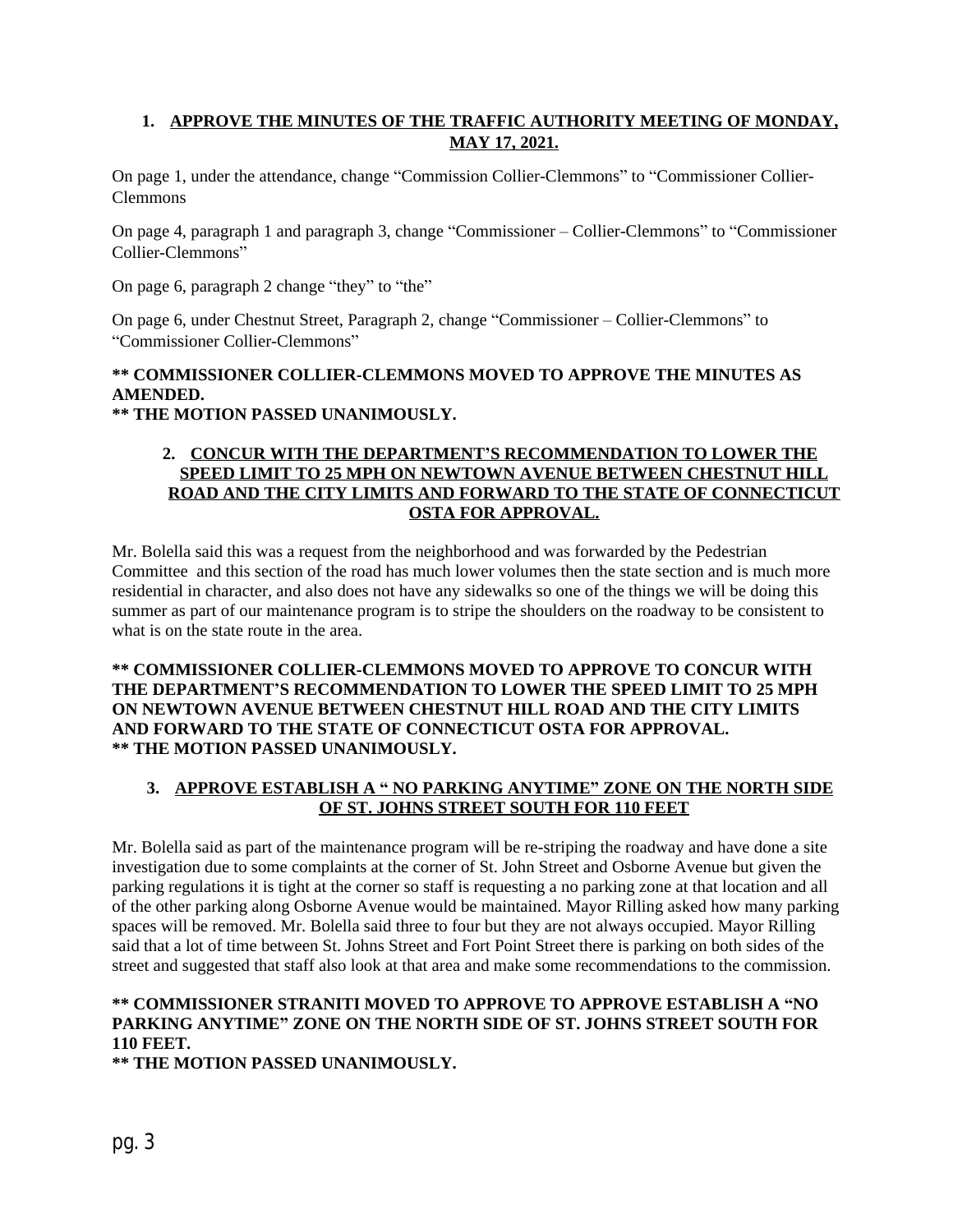## **4. APPROVE THE INSTALLATION OF A LED RADAR SPEED LIMIT SIGN ON BROAD STREET FOR EASTBOUND TRAFFIC.**

Mr. Yeosock said that a speed study was done on Broad Street and found the speeds to be high going eastbound and would like to install the LED speed limit signs to remind the drivers that they are driving too fast through the area. He also said that is the area where the head of the NRVT trails starts there will be a lot of pedestrians in the area. Mayor Rilling asked if speed counts were done. Mr. Yeosock said "yes" and the traffic headed westbound is within reason but the speed is a little high when traveling eastbound. Commissioner Straniti said that she has noticed excessive dumping at the start of the trail and asked that be passed along to the correct department to investigate.

### \*\* **COMMISSIONER COLLIER-CLEMMONS MOVED TO APPROVE THE INSTALLATION OF A LED RADAR SPEED LIMIT SIGN ON BROAD STREET FOR EASTBOUND TRAFFIC.**

#### **\*\* THE MOTION PASSED UNANIMOUSLY.**

## **5. APPROVE THE ROAD CLOSURE PLAN FOR HENDRICKS AVENUE FROM JULY 22-25, 2021.**

## \*\* **COMMISSIONER COLLIER-CLEMMONS MOVED TO APPROVE THE ROAD CLOSURE PLAN FOR THE FOR HENDRICKS AVENUE FROM JUNE 22-25, 2021.**

### **\*\* THE MOTION PASSED UNANIMOUSLY.**

## **6. APPROVE THE ROAD CLOSURE PLAN FOR THE 2021 NORWALK OYSTER FESTIVAL FROM SEPTEMBER 10-SEPTEMBER 12, 2021.**

Mr. Reilly said that everything will be the same as it has been in the past.

#### **\*\* COMMISSIONER COLLIER-CLEMMONS MOVED TO APPROVE THE ROAD CLOSURE PLAN FOR THE NORWALK OYSTER FESTIVAL FROM SEPTEMBER 10-SEPTEMBER 12, 2021.**

**\*\* THE MOTION PASSED UNANIMOUSLY.**

## **7. APPROVE THE PARADE ROUTE FOR THE NORWALK HIGH SCHOOL BOY'S BASEBALL STATE CHAMPIONSHIP TEAM CELEBRATION ON SATURDAY, JUNE 26, 2021. THE PARADE WILL BEGIN AT 9:00AM AT VETERAN'S PARK AND TRAVEL THROUGH SOUTH NORWALK, NORWALK CENTER, AND TERMINATE AT THE TOWN GREEN ON EAST AVENUE. THE PARADE ROUTE INCLUDES THE FOLLOWING STREET; WASHINGTON STREET, NORTH MAIN STREET, WEST AVENUE AND WALL STREET.**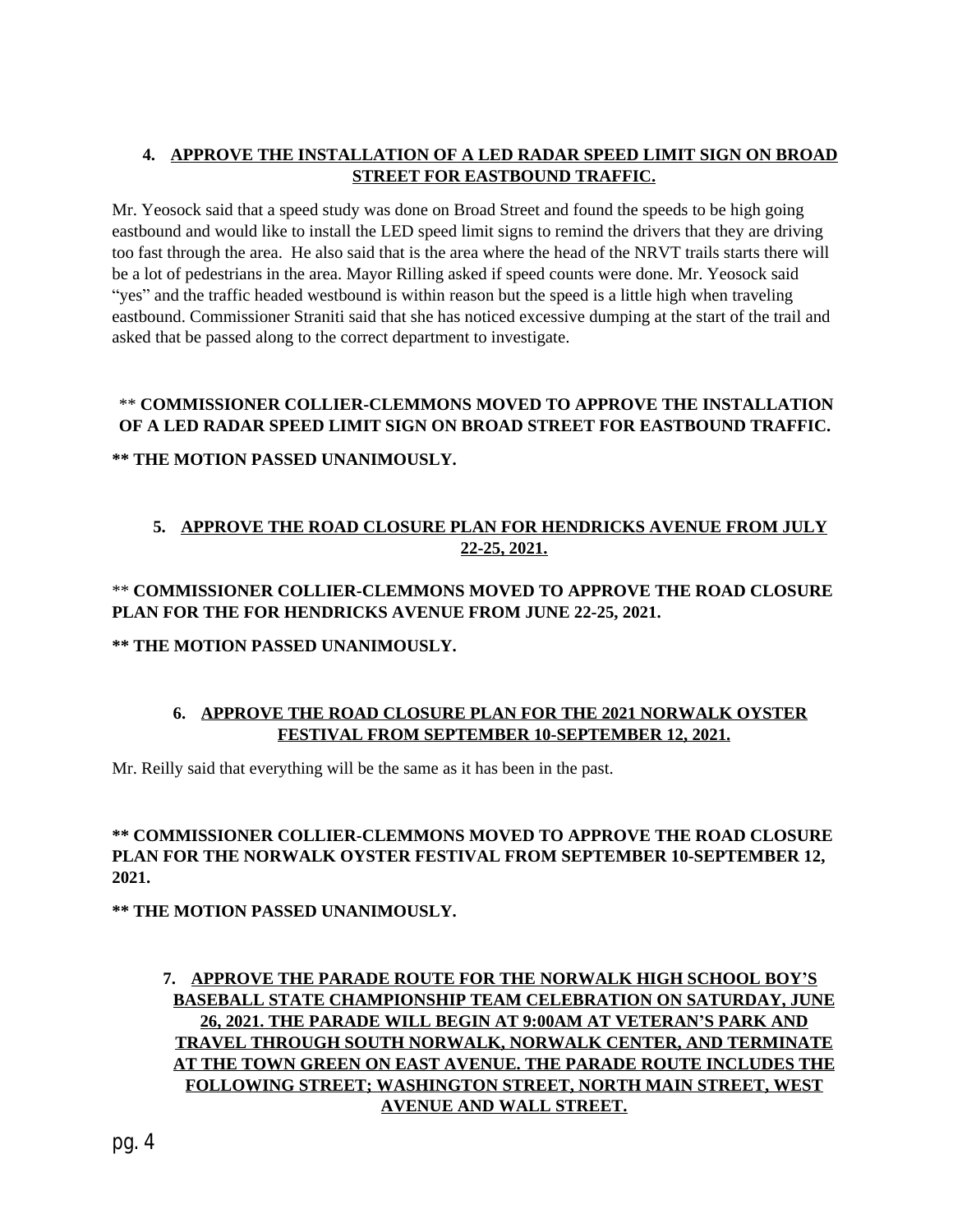Mayor Rilling said for the first time ever the Norwalk High School boys baseball team who were ranked  $24<sup>th</sup>$  in the state won the state championship in the Class LL division. He said it was a remarkable team effort and are very proud of them and there have been suggestions received that a parade should be held for them and the details are still be worked out but the parade will be in the right lane only of the route so the street will not be closed . Chief Kulhawik said that Deputy Chief Walsh has been contacted and he is working on it along with the traffic unit and will take place with an escort rather than a road closure. The Commissioners offered their congratulations to the team.

**\*\* COMMISSIONER COLLIER-CLEMMONS MOVED TO APPROVE THE ITEM THE PARADE ROUTE FOR THE NORWALK HIGH SCHOOL BOY'S BASEBALL STATE CHAMPIONSHIP TEAM CELEBRATION ON SATURDAY, JUNE 26, 2021. THE PARADE WILL BEGIN AT 9:00AM AT VETERAN'S PARK AND TRAVEL THROUGH SOUTH NORWALK, NORWALK CENTER, AND TERMINATE AT THE TOWN GREEN ON EAST AVENUE. THE PARADE ROUTE INCLUDES THE FOLLOWING STREET; WASHINGTON STREET, NORTH MAIN STREET, WEST AVENUE AND WALL STREET.**

**\*\* THE MOTION PASSED UNANIMOUSLY.**

## **DISCUSSION ITEMS/ COMMENTS**

## **1. LETTER TO THE COMMISSIONERS FROM MIMI CHANG REGARDING EAST AVENUE TRAFFIC.**

Mayor Rilling said one of the things that was eluded to in the letter is the traffic plan that has been put in place for the Walk Bridge Project. Mr. Yeosock said that some of the traffic has been pushed onto Strawberry Hill Avenue and Fitch Street for the detours in the evening and on weekends when the bridge is closed on East Avenue and are considering moving to stop bars back on Fitch Street to make the turning radius a little easier. Mayor Rilling asked staff if there are any other things that can be done to alleviate the issue and asked if a truck count has been done. Mr. Bolella said they had looked extensively at the truck traffic and agree with Mr. Yeosock to move the stop bar back and potentially staggering the traffic will greatly help to resolve some of the congestion at that corner and will look at new pavement markings and signage. He said that DPW is also in conversations with the state and have provided a number of recommendations for the detour route and are waiting on response for mitigation. Mayor Rilling requested that staff report back on the truck counts and the times and to look at that area to see if they can make any other recommendations and report back to the commission at the next meeting. Commissioner Collier- Clemmons requested that the truck counts are also provided at the next meeting.

Commissioner Straniti said the has not noticed much truck traffic in that area but she has seen a major issue with the traffic coming from the beach going onto East Avenue and people that are in the right lane not turning on Winfield Street. Mayor Rilling suggested that staff look at the area to see if anything can be done to alleviate the issue.